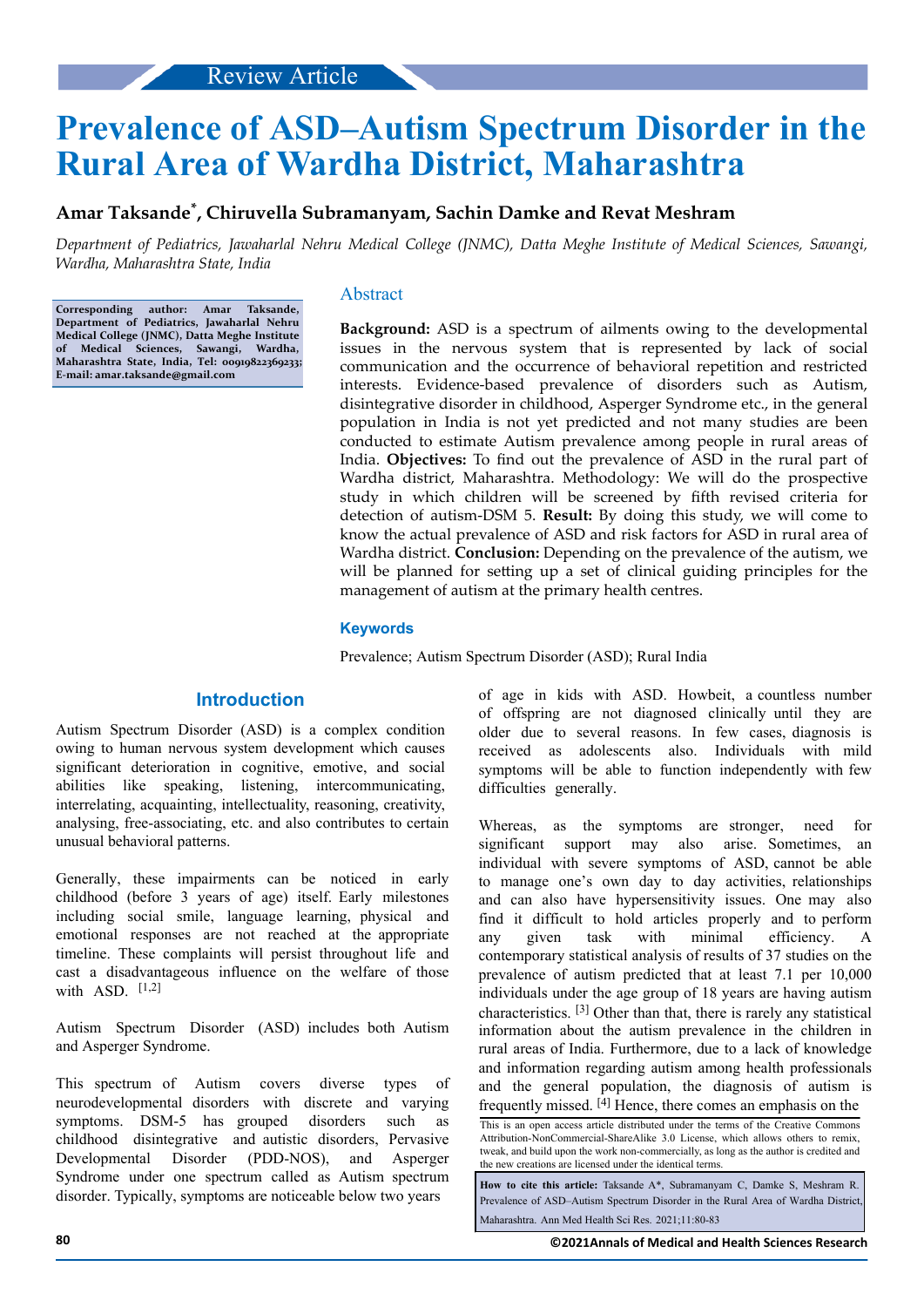need to know the ASD prevalence in the rural areas of Wardha district.

# **Aims & Objectives**

# **Aim**

Prevalence of ASD in the in the Rural Area of Wardha District, Maharashtra.

## **Objectives**

- To know the risk factor for ASD.
- To figure out the association of ASD and Serum lead level.

## **Methodology**

**Study design:** It is a prospective, observational, and crosssectional prevalence study.

**Setting:** This study will be conducted in Anganwadi or play school in the rural area of Wardha districts, Maharashtra.

**Duration:** One year.

#### **Inclusion criteria**

- Age group: 18-60 month
- Essentially parents need to be prepared to accept an assessment of their offspring which may include psychiatric consultation and neurological investigation.

## **Exclusion criteria**

- Existence of impairing psychiatric or medical illnesses.
- Lack of proper consent.

## **Diagnostic criteria for evaluation of ASD**

Must meet all three behavioural criteria in category A and at least two in category B, according to DSM V revised criteria for ASD. [5,6]

**Category A:** Deficits or lack of Social Communication and Interaction.

Anomalies and inconsistencies in social and emotional interactions.

Unusual eye contact, facial expression, and physical responses, which including gesture during verbal and nonverbal communication.

In society, there is irrational behaviour and a problem in correlating with one another.

**Category B:** Distinctive, limited, and recurring behaviour patterns:

Motor and speech patterns that are stereotyped.

Verbal and nonverbal procedures that have become ritualised.

Obsessive abilities and interests.

Hyper or hypo activity.

**Category C:** symptoms must appear in early childhood.

**Category D:** These symptoms combine to limit and affect daily functioning.

A pre-structured questionnaire will be given to the parent to assess the development and risk factors which may or may not be contributing to the ASD like age and gender of the child, age of the mother, activity of the child, socio-economic status, type of family etc. The information will be collected from the mother of the child. We will assess the child for ASD according to DSM -5 criteria for ASD. If the child will be diagnosed as case of ASD then we assess the serum lead level and arbitrate that child with speech therapy. We will also see the progress of the autistic child after 3months, 6 months and 12 months. The previously identified villages which are within the reach of AVBRH, Sawangi Meghe, Wardha that is within the area of 50 km will be part of the study.

#### **Sample size calculation**

- Population size(N):1000000
- Estimated %frequency of outcome factor in the population(p): $30\% \pm 5$
- Confidence limit as% of  $100(d)$ :5%
- Design effect (for cluster surveys-DEFF):1
- Confidence level:95%
- Sample size formula

 $N = \left[DEFF * Np(1-p)\right]/[(d^2/z^21 - \alpha * (N-1) + p * (1-p))]$ 

# **Statistical Analysis**

Statistical analysis will be done by using stat Version 10. Clinical characteristics of Autism children will be compared with no Autism Children Characteristics. Descriptive analysis of age, sex, and risk factors of the ASD will be performed. Chi- square test will be used where appropriate. The means of all the continuous variables will be compared between the two groups using the two-sample Student's ttest. A p<0.05 will be considered statistically significant.

## **Result**

By doing this study, we will know the actual prevalence of ASD and risk factors for ASD in rural area of Wardha district. We will find out the prevalence of ASD, according to gender. We will also analyze the Developmental Quotient (DQ) in different age group of the children. We will study the correlation between the ASD and serum lead level.

# **Discussion**

The etiology of ASD conditions is uncertain till today but studies propose that a significant role is played by genetics in conferring susceptibility. Major risk factors for ASD ranges typically from having parents of older ages, autism history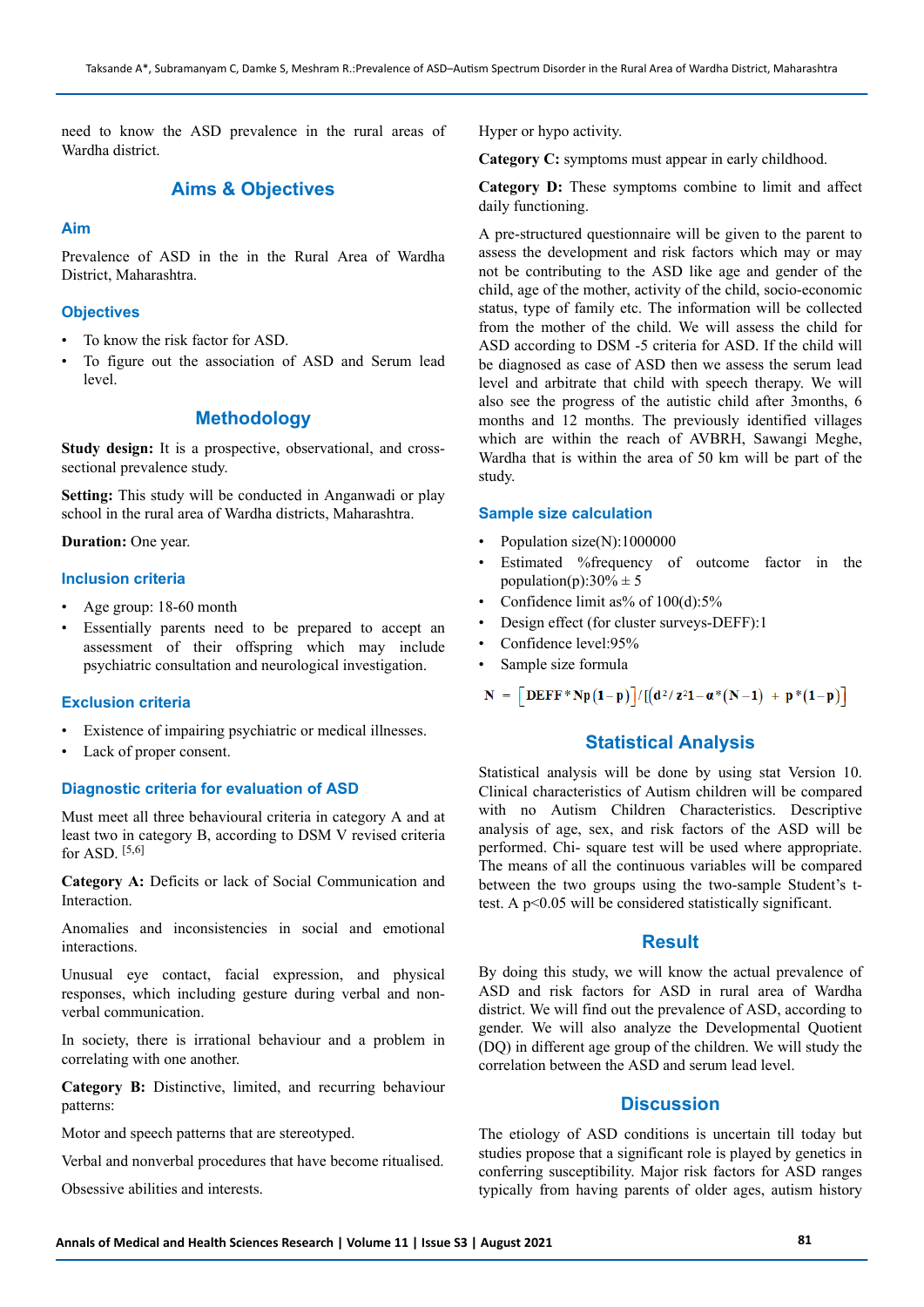within the family line, and genetics certainly. ASDs are stimulated by a combination of ecological and genetic factors, and they are frequently linked to personal suffering and the burden of care on families.  $[1]$  It usually occurs in infancy. Most of the ASD children presented with difficulties in understanding the language and behavioural problems. Enormous number of parents complains about the abnormal behavioural like mutism, lack of expressive emotion or echolalia. [7,8] The most common neurobehavioral disorder of childhood is Attention Deficit Hyperactivity Disorders (ADHD), affecting school aged children, and the most widely studied childhood mental disorder. <sup>[9]</sup> Mixing up languages, difficulties in social, emotional, and behavioral skills, a lapse in language, and missing baby milestones are important early red flags of the disorder. Autism is determined by investigating a child's specific behaviors in contrast to the Mental Disorders-V Revised Criteria given by Diagnostic Statistical Manual (DSM). An increase in the availability of diagnostic services, treatment facilities, and professionals trained in childhood development disorders has greatly increased the capacity of the health care system to identify and treat ASD children at younger ages. A study has evaluated ratio of autism spectrum disorders in male children to that of female children to be 4.2:1. Which is for every 70 boys, on an average at least a boy may be autistic and in case of females it is one in every 315 girls. These ratios can be due to noticeable symptoms are more in boys than to girls and hence diagnosis is more often received by boys than female children. In any case, autism is a global syndrome. And there is 'no cure' for ASD owing to the reason that brain structures evolve in utero and cannot be modified as required by interventions at any stage of life after birth. There are many movements across the world which promotes ASD as a special diversity of nervous system and mentions it as a natural variation of brain structure rather than a disorder. As per the ADDM Network of the Centers for Disease Control Prevention (CDC), one out of every 68 children have ASD. [10] From the same CDC's established ADDM Network, across all eleven sites. ASD was reported to have a prevalence of 18.5 per 1000 people, it is one in 54 children aged eight years. [11] In 2014, CDC released data that the prevalence of autism is 1.7% of four-year-old children (one in 59) in six communities across the United States. [12] The study done by Williams et al. [13] found universal ASD prevalence of 20 per 10,000 population. From another study conducted by Elsabbagh et al.  $[14]$  the prevalence of ASD is 62 cases per 10,000 persons, or one child out of 160. Research which was carried out by Baxter et al. [15] mentioned the prevalence of 7.6 per 1000 which is one in 132 persons worldwide. The systematic review done by Sun X et al. [16] in six Asian countries excluding South Asian countries recorded that the frequency of ASD between 1980 to the present day was 14.8 per 10,000 people. Prevalence rates of ASD around the world estimated are different from various systematic reviews. Since 2000, epidemiological surveys in various geographic locations have indicated an estimate of 17 of 10,000 autistic complaints and 62 of 10,000 all-pervasive developmental problems. Chauhan A et al. [17] carried out the systematic review and meta-analysis on the prevalence of ASD in India based on community. They found the prevalence of ASD in rural setting was 0.11 in the age group of 1 year-18years and in urban area it was 0.09 in the age group of 0 year-15yearrs. They also highlighted that the prevalence of the ASD in the India is low as compared to another international published literature. It takes an essential requirement for large-scale population-based epidemiological surveys that will aid in determining the precise burden of ASD in our country. But in India, whose medical programs aim for providing survival-based aid, has an extraordinarily little or negligible amount of attention paid for surveillance of developmental debilities at the policy-making as well as at the execution stage. As a result of the aforementioned reason, budgetary apportionments and human resource arrangement are diverted from these activities. Service delivery for these children is a major challenge due to the lack of an efficient identification and referral programme. [18] Overall, at the end of discussion, it is evident that ASD is a spectrum of various neurodevelopmental complications which require individualized attention and support aided by timely clinical diagnosis and social awareness. In the present study, we will thoroughly and methodically review the prevalence of ASD in rural area and identifies breach in our current knowledge base.

# **Conclusion**

This study is directed towards providing data on the prevalence of ASD which will help professionals in health care sector in lining up suitable research activities and services in rural area.

## **References**

- 1. Hodges H, Fealko C, Soares N. Autism spectrum disorder: Definition, epidemiology, causes, and clinical evaluation. Transl Pediatr. 2020;9:S55-S65.
- 2. Baxter AJ, Brugha T, Erskine H, Scheurer R, Vos T, Scott J. The epidemiology and global burden of autism spectrum disorders. Psychol Med. 2015;45:601-613.
- 3. Williams JG, Higgins JPT, Brayne CEG. Systematic review of prevalence studies of autism spectrum disorders. Arch Dis Child. 2006;91:8-15.
- 4. Hossain MD, Ahmed HU, Uddin MMJ, Chowdhury WA, Iqbal MS, Kabir RI, et al. Autism Spectrum Disorders (ASD) in South Asia: A systematic review. BMC Psychiatry. 2017;17:1-7.
- 5. Hyman SL, Levy SE, Myers SM. Identification, evaluation, and management of children with autism spectrum disorder. Pediatrics. 2020;145.
- 6. Randall M, Egberts KJ, Samtani A, Scholten RJ, Hooft L, Livingstone N, et al. Diagnostic tests for Autism Spectrum Disorder (ASD) in preschool children. Cochrane Database Syst Rev. 2018;7.
- 7. Wang F, Lu L, Wang SB, Zhang L, Ng CH, Ungvari GS, et al. The prevalence of autism spectrum disorders in China: A comprehensive meta-analysis. Int J Biol Sci. 2018;14:717-725.
- 8. Rapin I, Dunn M. Update on the language disorders of the autistic spectrum. Brain Dev. 2003;25:166-172.